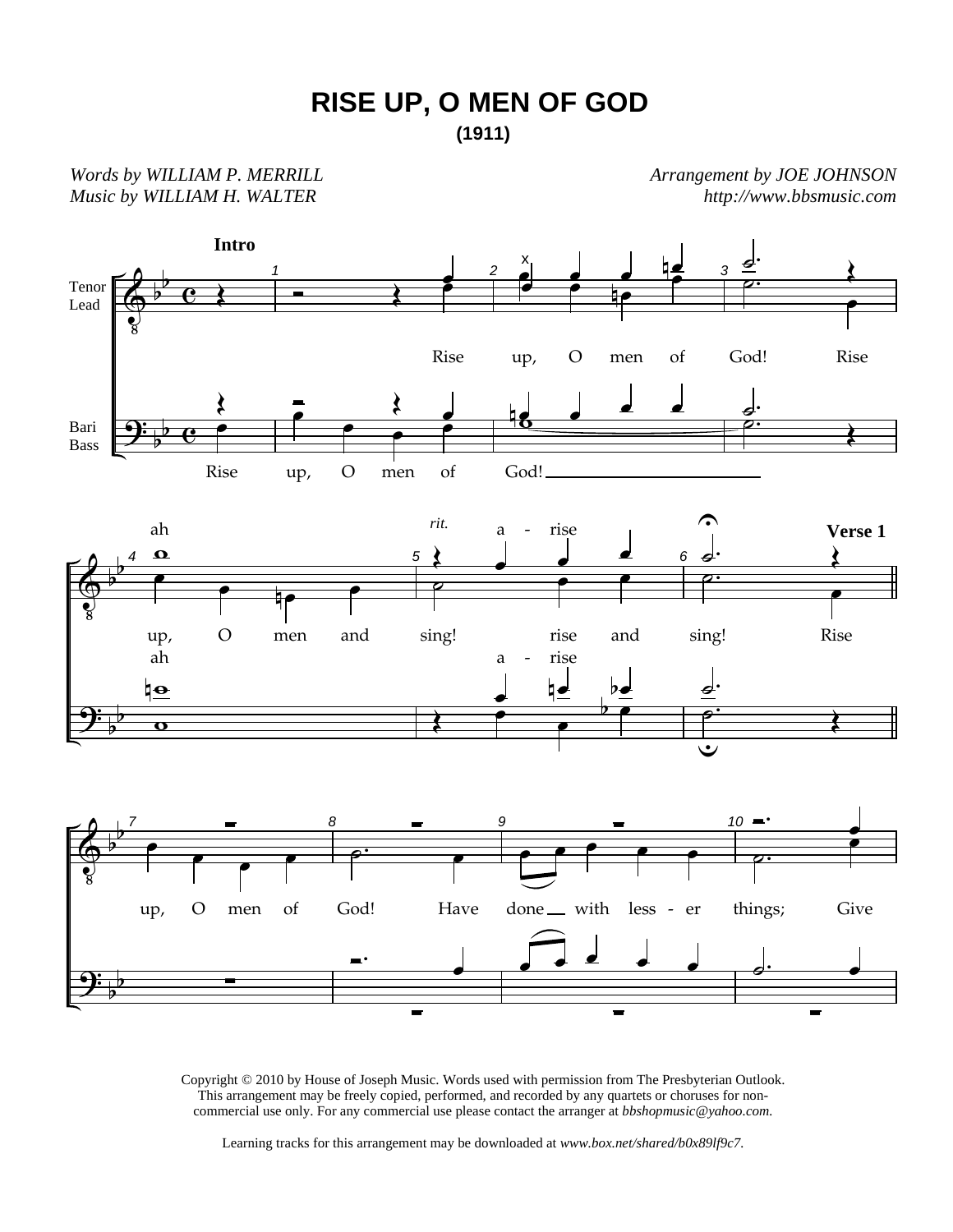



And

sing!

rise!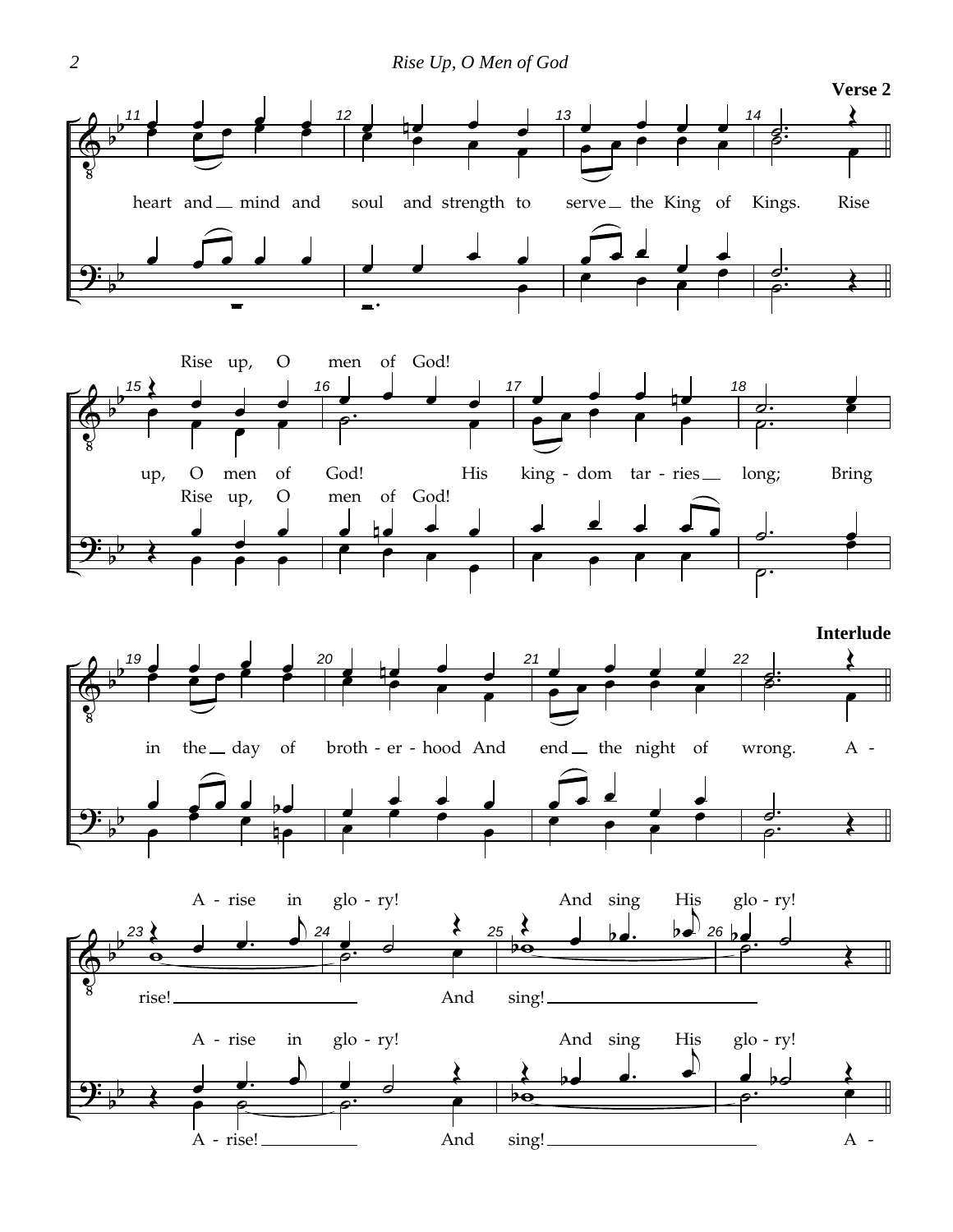*Rise Up, O Men of God 3*